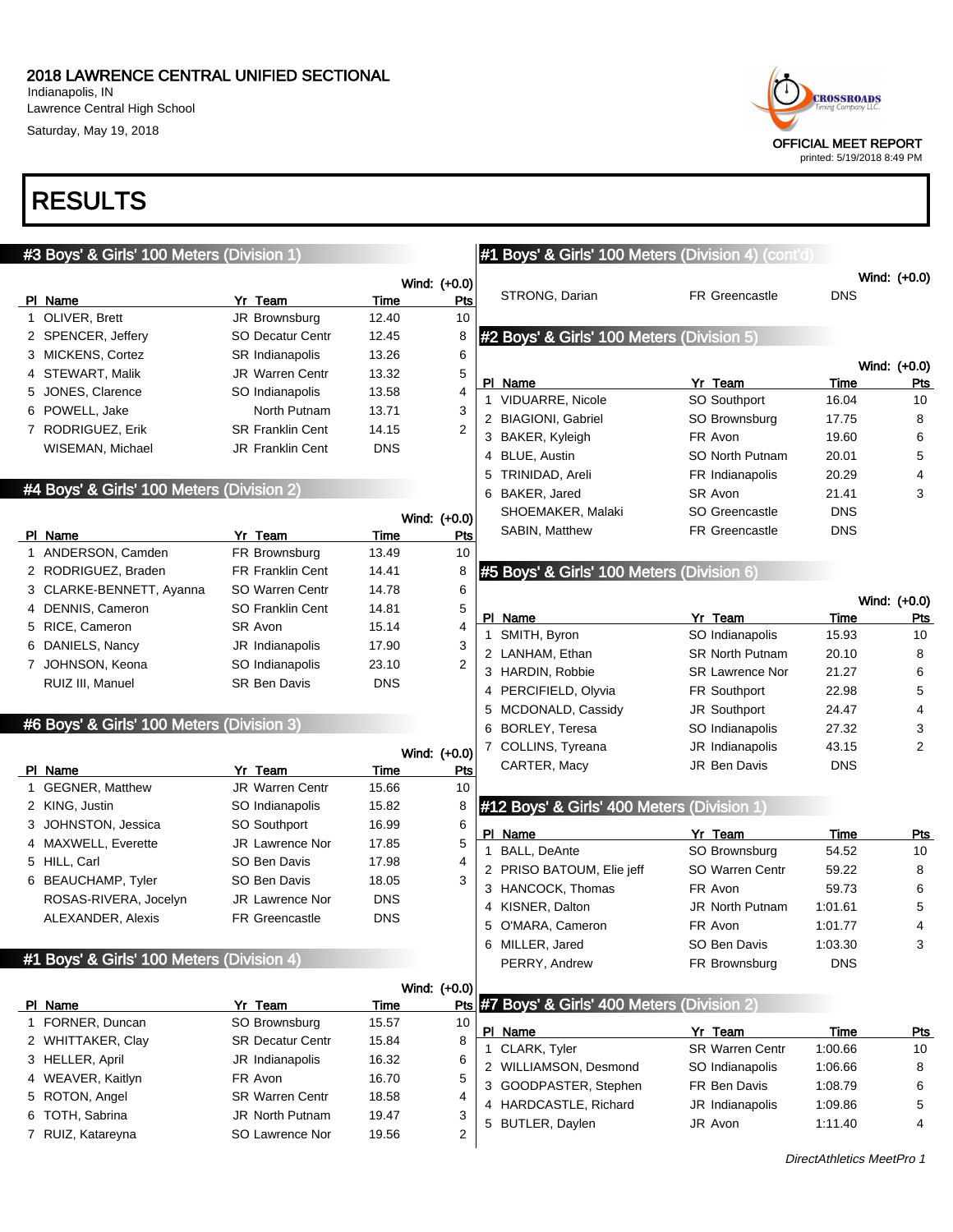Indianapolis, IN Lawrence Central High School Saturday, May 19, 2018

# RESULTS

|   | #7 Boys' & Girls' 400 Meters (Division 2) (cont'd) |                            |                        |                | #13 Boys 4x100m Relay (Division 2)   |                           |                |
|---|----------------------------------------------------|----------------------------|------------------------|----------------|--------------------------------------|---------------------------|----------------|
|   | PI Name                                            | Yr Team                    | Time                   | <b>Pts</b>     | PI Team                              | Time                      | Pt             |
|   | 6 GRUENBERG, Madelyn                               | FR Avon                    | 1:19.77                | 3              | 1 Franklin Central (B)               | 53.44                     | 10             |
|   | 7 BEYFUSS, Natalie                                 | Lawrence Nor               | 1:25.82                | 2              | 1) DENNIS, Cameron SO                | 2) KOVACS, Jacob SR       |                |
|   |                                                    |                            |                        |                | 3) RODRIGUEZ, Erik SR                | 4) WISEMAN, Michael JR    |                |
|   | #11 Boys' & Girls' 400 Meters (Division 3)         |                            |                        |                | 2 North Putnam (B)                   | 55.19                     | 8              |
|   | PI Name                                            | Yr Team                    | <b>Time</b>            | Pts            | 1) GROSS, Elliot                     | 2) HARRELL, Joey SR       |                |
|   | 1 CREEKMORE, Alexander                             | JR Lawrence Nor            | 1:07.72                | 10             | 3) KISNER, Dalton JR                 | 4) POWELL, Jake           |                |
|   | 2 HOLTON, Lawrance                                 | <b>SR Warren Centr</b>     | 1:12.26                | 8              | 3 Warren Central (B)                 | 56.14                     | 6              |
|   | 3 VEAL, Christina                                  | <b>JR Franklin Cent</b>    | 1:13.20                | 6              | 1) CLARK, Tyler SR                   | 2) DAO, Branson           |                |
|   | 4 TAYLOR, Kristina                                 | FR North Putnam            | 1:14.95                | 5              | 3) HOLTON, Lawrance SR               | 4) STEWART, Malik JR      |                |
|   | 5 RETTA, Peter                                     | <b>SR Ben Davis</b>        | 1:15.05                | 4              | 4 Indianapolis George Washington (B) | 56.59                     | 5              |
|   | 6 QUAKENBUSH, Jessica                              | SO Southport               | 1:15.06                | 3              | 1) COLLINS, Skylar SO                | 2) HARDCASTLE, Richard JR |                |
|   | 7 TENNIS, Dana                                     | SO North Putnam            | 1:16.18                | $\overline{2}$ | 3) KING, Justin SO                   | 4) WILLIAMSON, Desmond SO |                |
|   |                                                    |                            |                        |                | 5 Ben Davis (B)                      | 56.85                     |                |
|   | #9 Boys' & Girls' 400 Meters (Division 4)          |                            |                        |                | 1) DAVIS, Kenneth                    | 2) ERVIN, Tyion           |                |
|   |                                                    |                            |                        |                | 3) MILLER, Jared SO                  | 4) MIRAMONTES, Ronaldo    |                |
|   | PI Name                                            | Yr Team                    | Time                   | <u>Pts</u>     | 6 Avon (B)                           | 58.99                     | 3              |
|   | 1 ROBINSON, Santana                                | FR Lawrence Nor            | 1:13.20                | 10             | 1) BOTTEMA, Bryce                    | 2) LANDES, Jacob          |                |
|   | 2 MARBLE, Ivan                                     | <b>SR Decatur Centr</b>    | 1:15.78                | 8              | 3) MYERS, Jack                       | 4) O'MARA, Cameron FR     |                |
|   | 3 MATLOCK, Alison                                  | <b>SR Southport</b>        | 1:20.37                | 6              | Greencastle (B)                      | <b>DNS</b>                |                |
|   | 4 MILLER, Gilbert                                  | SO Warren Centr            | 1:21.74                | 5              | 1) FAJT, Andrew                      | 2) SABIN, Matthew FR      |                |
|   | 5 TOE, Emmanuel                                    | SO Franklin Cent           | 1:27.46                | 4              | 3) WILSON, Braden FR                 | 4) YORK, Andrew JR        |                |
|   | 6 NEIDLINGER, Curtis                               | SO Ben Davis               | 1:27.61                | 3              |                                      |                           |                |
|   | 7 HUFF, Elijah                                     | <b>SR Decatur Centr</b>    | 1:44.59                | 2              | #14 Boys 4x100m Relay (Division 3)   |                           |                |
|   | #8 Boys' & Girls' 400 Meters (Division 5)          |                            |                        |                | PI Team                              | Time                      | P <sub>t</sub> |
|   |                                                    |                            |                        |                | Brownsburg (B)<br>1                  | 59.86                     | 10             |
|   | PI Name<br>1 BARRY, Johnson                        | Yr Team<br>JR Indianapolis | <b>Time</b><br>1:18.83 | <u>Pts</u>     | 1) BALL, DeAnte SO                   | 2) FRUITS, Walker FR      |                |
|   |                                                    | SR North Putnam            | 1:18.90                | 10             | 3) OLIVER, Brett JR                  | 4) ONUORAH, David SR      |                |
|   | 2 HARRELL, Joey<br>3 HELLER, Erin                  | SO Indianapolis            | 1:22.76                | 8              | 2 Southport (B)                      | 1:02.80                   | 8              |
|   | 4 FUTAGAWA, Asako                                  | JR Franklin Cent           | 1:24.64                | 6<br>5         | 1) FAULKNER, Coltin SR               | 2) MCDONALD, Daniel SO    |                |
|   | 5 ONUORAH, David                                   | SR Brownsburg              | 1:27.38                |                | 3) SEXTON, Alex SO                   | 4) TRACY, Justin JR       |                |
|   | 6 BRANTLEY, Dell                                   | <b>SR Lawrence Nor</b>     | 1:39.41                | 4<br>3         | 3 Lawrence North (B)                 | 1:03.31                   | 6              |
|   | 7 BENNET, James                                    | <b>SO Franklin Cent</b>    | 1:45.93                | 2              | 1) BRANTLEY, Dell SR                 | 2) HARPER, Tyler JR       |                |
|   |                                                    |                            |                        |                | 3) OBISPO, Edwin SR                  | 4) ROBINSON, Santana FR   |                |
|   |                                                    |                            |                        |                | 4 Lawrence Central (B)               | 1:08.90                   | 5              |
|   | #10 Boys' & Girls' 400 Meters (Division 6)         |                            |                        |                | 1) ALLEN, Jaylon                     | 2) SMITH, Jordynn JR      |                |
|   | PI Name                                            | Yr Team                    | <b>Time</b>            | <b>Pts</b>     | 3) SMITH, Jassidy SR                 | 4) WATKINS, Samuel SR     |                |
|   | 1 FRUITS, Walker                                   | FR Brownsburg              | 1:24.51                | 10             | 5 Decatur Central (B)                | 1:16.28                   |                |
|   | 2 ANDERSON, Issiah                                 | JR Indianapolis            | 1:38.60                | 8              | 1) HUFF, Elijah SR                   | 2) KASHIK, Samuel         |                |
| 3 | RODRIGUEZ, Valeria                                 | JR Southport               | 1:42.70                | 6              | 3) WHITTAKER, Tyler SR               | 4) WHITTAKER, Clay SR     |                |
|   | <b>BEIKMAN, Cateline</b>                           | FR Southport               | 1:48.61                | 5              | Indianapolis Northwest (B)           | <b>DNS</b>                |                |
| 4 |                                                    |                            |                        |                |                                      |                           |                |
| 5 | ELSWICK, James                                     | FR Indianapolis            | 1:54.30                | 4              | 1) BASS, Tyunique                    | 2) COLLINS, Tyreana JR    |                |
|   | 6 TRINIDAD, Areli                                  | FR Indianapolis            | 2:06.50                | 3              | 3) MICKENS, Cortez SR                | 4) SMITH, Byron SO        |                |
|   | WILKINS, Jevontae                                  | JR Indianapolis            | <b>DNS</b>             |                |                                      |                           |                |



## ys 4x100m Relay (Division 2)

|   | PI Team                            | <b>Time</b>                                  | Pts       |
|---|------------------------------------|----------------------------------------------|-----------|
| 1 | Franklin Central (B)               | 53.44                                        | 10        |
|   | 1) DENNIS, Cameron SO              | 2) KOVACS, Jacob SR                          |           |
|   | 3) RODRIGUEZ, Erik SR              | 4) WISEMAN, Michael JR                       |           |
|   | 2 North Putnam (B)                 | 55.19                                        | 8         |
|   | 1) GROSS, Elliot                   | 2) HARRELL, Joey SR                          |           |
|   | 3) KISNER, Dalton JR               | 4) POWELL, Jake                              |           |
|   | 3 Warren Central (B)               | 56.14                                        | 6         |
|   | 1) CLARK, Tyler SR                 | 2) DAO, Branson                              |           |
|   | 3) HOLTON, Lawrance SR             | 4) STEWART, Malik JR                         |           |
| 4 | Indianapolis George Washington (B) | 56.59                                        | 5         |
|   | 1) COLLINS, Skylar SO              | 2) HARDCASTLE, Richard JR                    |           |
|   | 3) KING, Justin SO                 | 4) WILLIAMSON, Desmond SO                    |           |
|   | 5 Ben Davis (B)                    | 56.85                                        | 4         |
|   | 1) DAVIS, Kenneth                  | 2) ERVIN, Tyion                              |           |
|   | 3) MILLER, Jared SO                | 4) MIRAMONTES, Ronaldo                       |           |
|   | 6 Avon (B)                         | 58.99                                        | 3         |
|   | 1) BOTTEMA, Bryce                  | 2) LANDES, Jacob                             |           |
|   | 3) MYERS, Jack                     | 4) O'MARA, Cameron FR                        |           |
|   | Greencastle (B)                    | <b>DNS</b>                                   |           |
|   | 1) FAJT, Andrew                    | 2) SABIN, Matthew FR                         |           |
|   | 3) WILSON, Braden FR               | 4) YORK, Andrew JR                           |           |
|   |                                    |                                              |           |
|   | #14 Boys 4x100m Relay (Division 3) |                                              |           |
|   |                                    |                                              |           |
| 1 | PI Team                            | Time<br>59.86                                | Pts<br>10 |
|   | Brownsburg (B)                     |                                              |           |
|   | 1) BALL, DeAnte SO                 | 2) FRUITS, Walker FR<br>4) ONUORAH, David SR |           |
|   | 3) OLIVER, Brett JR                | 1:02.80                                      |           |
| 2 | Southport (B)                      |                                              | 8         |
|   | 1) FAULKNER, Coltin SR             | 2) MCDONALD, Daniel SO                       |           |
|   | 3) SEXTON, Alex SO                 | 4) TRACY, Justin JR                          |           |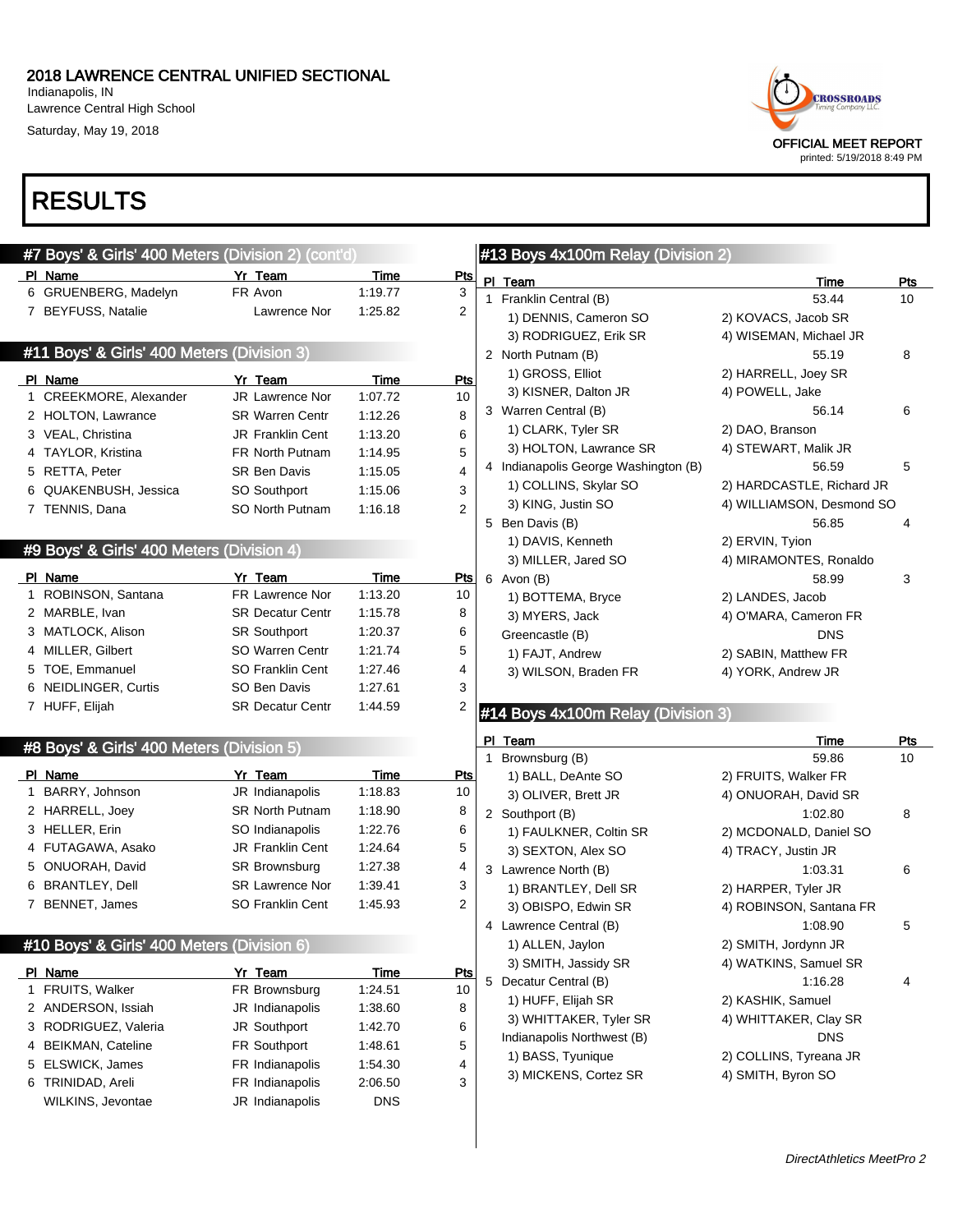Indianapolis, IN Lawrence Central High School Saturday, May 19, 2018

# RESULTS



| #15 Girls 4x100m Relay (Division 1)       |                                                         |                | #18 Boys' & Girls' Long Jump (Division 2) (cont'd)   |                                                        |                               |            |
|-------------------------------------------|---------------------------------------------------------|----------------|------------------------------------------------------|--------------------------------------------------------|-------------------------------|------------|
| PI Team                                   | <b>Time</b>                                             | Pts            | PI Name                                              | Yr Team                                                | Mark                          | <b>Pts</b> |
| 1 Avon $(B)$                              | 1:05.00                                                 | 10             | YORK, Andrew                                         | JR Greencastle DNS (NW)                                |                               |            |
| 1) BRANDLEIN, Jacki                       | 2) MYERS, Elizabeth                                     |                | WILSON, Braden                                       | FR Greencastle DNS (NW)                                |                               |            |
| 3) MYERS, Lauren                          | 4) WANG, Zoe                                            |                |                                                      |                                                        |                               |            |
| 2 Indianapolis George Washington (B)      | 1:05.70                                                 | 8              | #17 Boys' & Girls' Long Jump (Division 3)            |                                                        |                               |            |
| 1) DANIELS, Nancy JR                      | 2) DUNKERSON, Theresa JR                                |                |                                                      |                                                        |                               |            |
| 3) HELLER, April JR                       | 4) HELLER, Erin SO                                      |                | PI Name                                              | Yr Team                                                | <b>Mark</b>                   | <b>Pts</b> |
| 3 Franklin Central (B)                    | 1:11.78                                                 | 6              | 1 FORNER, Duncan<br>2 MATLOCK, Alison                | SO Brownsburg<br><b>SR Southport</b>                   | 12' 8" (NW)<br>$11' 8''$ (NW) | 10<br>8    |
| 1) GAMMON, Katie                          | 2) MILLER, Elise                                        |                | 3 HIGHTOWER, Alyssa                                  | JR Southport                                           | $11'2''$ (NW)                 |            |
| 3) SCHMELER, Shelley                      | 4) SIMON, Katie                                         |                | 4 RIGGEN, Justice                                    | FR North Putnam 10' 10" (NW)                           |                               | 6<br>5     |
| 4 Southport (B)                           | 1:13.69                                                 | 5              |                                                      |                                                        |                               |            |
| 1) BEIKMAN, Cateline FR                   | 2) KARUSHIS, Elizabeth                                  |                | 5 RICE, Cameron                                      | SR Avon                                                | 10' 9" (NW)                   | 4          |
| 3) KING, Desyrae JR                       | 4) LINDBECK, Caitlin                                    |                | 6 SUMMERS, Sophie                                    | JR Avon                                                | $9' 9''$ (NW)                 | 3          |
| 5 Warren Central (B)                      | 1:16.07                                                 | 4              | 7 WHITTAKER, Tyler                                   | SR Decatur Centr9' 2" (NW)                             |                               | 2          |
| 1) CLARKE-BENNETT, Ayanna SO              | 2) GARRISON, Kimberly                                   |                | 8 VENNE, Christopher                                 | SR Lawrence Nor4' 5" (NW)                              |                               | 1          |
| 3) WAYMIRE, Brinna                        | 4) WESTERFIELD, Shelby SO                               |                |                                                      |                                                        |                               |            |
| 6 North Putnam (B)                        | 1:20.83                                                 | 3              | #16 Boys' & Girls' Long Jump (Division 4)            |                                                        |                               |            |
| 1) EARLEY, Megan                          | 2) LOTZOW, Lauren                                       |                | PI Name                                              | Yr Team                                                | <b>Mark</b>                   | <u>Pts</u> |
| 3) NEUDECK, Hannah                        | 4) HILL, Tamara SR                                      |                | 1 PETERSON, Charles                                  | SR Warren Centr 9' 9" (NW)                             |                               | 10         |
| Lawrence North (B)                        | <b>DNS</b>                                              |                | 2 BUTLER, Daylen                                     | JR Avon                                                | $9' 8''$ (NW)                 | 8          |
| 1) MCCREARY, Kendall                      | 2) OUSE, Michaela                                       |                | 3 WATKINS, Samuel                                    | SR Lawrence Ce 9' 5" (NW)                              |                               | 6          |
| 3) WARE, Kanasha                          | 4) WICKHAM, Summer SR                                   |                | 4 PEDIGO, Mark                                       | SR Warren Centr 8' 10" (NW)                            |                               | 5          |
| Brownsburg (B)                            | <b>DNS</b>                                              |                | 5 SUESS, Deric                                       | SR Lawrence Nor8' 5" (NW)                              |                               | 4          |
| 1) FREEMAN, Kierra                        | 2) JENNINGS, Kaylee                                     |                | 6 BURCHETT, Andrew                                   | SO Ben Davis                                           | 6' 11 $\frac{1}{2}$ (NW)      | 3          |
| 3) STEUERWALD, Nina                       | 4) WHITE, Maddy                                         |                | DUMBILI, Victor                                      | SO Indianapolis DNS (NW)                               |                               |            |
|                                           |                                                         |                | STAMPER, Allison                                     | SR Avon                                                | DNS (NW)                      |            |
| #19 Boys' & Girls' Long Jump (Division 1) |                                                         |                |                                                      |                                                        |                               |            |
|                                           |                                                         |                | <b>#21 Boys' &amp; Girls' Long Jump (Division</b> 5) |                                                        |                               |            |
| PI Name                                   | Yr Team<br><b>Mark</b>                                  | Pts            |                                                      |                                                        |                               |            |
| 1 SPENCER, Jeffery                        | SO Decatur Centr17' 7" (NW)                             | 10             | PI Name                                              | Yr Team                                                | Mark                          | Pts        |
| 2 COLLINS, Skylar                         | SO Indianapolis 17' 5" (NW)                             | 8              | 1 POWELL, Zachary                                    | JR Indianapolis 9'3" (NW)                              |                               | 10         |
| 3 GARETT, Peyton                          | SO Avon<br>17' 2" (NW)                                  | 6              | 2 BURNS, JoCobe                                      | SO Brownsburg 7' 1" (NW)                               |                               | 8          |
| 4 MOORE, Ryus                             | JR Brownsburg 16' 7" (NW)                               | 5              | 3 PARRISH, Helen                                     | FR Ben Davis                                           | $6'5''$ (NW)                  | 6          |
| 5 THOMAS, Winston                         | SR Lawrence Nor15' 11" (NW)                             | 4              | 4 SMITH, Jordynn                                     | JR Lawrence Ce 6' 1" (NW)                              |                               | 5          |
| 6 TALLMAN, Zephyr                         | SO North Putnam15' 1" (NW)                              | 3              | 5 SHOWERS, Jacob                                     | SO Franklin Cent 5' 5" (NW)                            |                               | 4          |
| 7 WICKHAM, Summer                         | SR Lawrence Nor11' 10" (NW)                             | $\overline{2}$ | 6 FRENCH, Gavin                                      | JR Indianapolis $4'4'$ (NW)                            |                               | 3          |
| WILKINS, Jevontae                         | JR Indianapolis DNS (NW)                                |                | 7 BLUE, Austin                                       | SO North Putnam3' 8" (NW)                              |                               | 2          |
|                                           |                                                         |                | 8 SMITH, Shalonda                                    | FR Indianapolis $3'3'$ (NW)                            |                               | 1          |
| #18 Boys' & Girls' Long Jump (Division 2) |                                                         |                |                                                      |                                                        |                               |            |
| PI Name                                   | Yr Team<br>Mark                                         | Pts            | #20 Boys' & Girls' Long Jump (Division 6)            |                                                        |                               |            |
| 1 KOVACS, Jacob                           | SR Franklin Cent 14' 10" (NW)                           | 10             | PI Name                                              | Yr Team                                                | Mark                          | <u>Pts</u> |
| 2 RUIZ, Brodyn                            | SO Ben Davis<br>$14'3''$ (NW)                           | 8              | 1 MILLER, Gilbert                                    | SO Warren Centr 6' 1 <sup>1/2</sup> (NW)               |                               | 10         |
| 3 VEAL, Christina                         | JR Franklin Cent 11' 8 <sup>1</sup> / <sub>2</sub> (NW) | 6              | 2 GEGNER, Matthew                                    | JR Warren Centr 5' 0 <sup>1</sup> / <sub>2</sub> (NW)  |                               | 8          |
| 4 PINEDA, Jefferson                       | SO Ben Davis<br>$11' 8''$ (NW)                          | 5              | 3 BORLEY, Teresa                                     | SO Indianapolis 4' 4" (NW)                             |                               | 6          |
| 5 ANDERSON, Camden                        | FR Brownsburg<br>11' 0" (NW)                            | 4              | 4 IVY, Alyssa                                        | FR Southport                                           | $3' 4''$ (NW)                 | 5          |
| 6 SEXTON, Alex                            | SO Southport<br>10' 9" (NW)                             | 3              | 5 STEELE, Hanna                                      | SO Franklin Cent 2' 2 <sup>1</sup> / <sub>2</sub> (NW) |                               | 4          |
|                                           |                                                         |                | LANHAM, Ethan                                        | SR North PutnamNM (NW)                                 |                               |            |
|                                           |                                                         |                |                                                      |                                                        |                               |            |